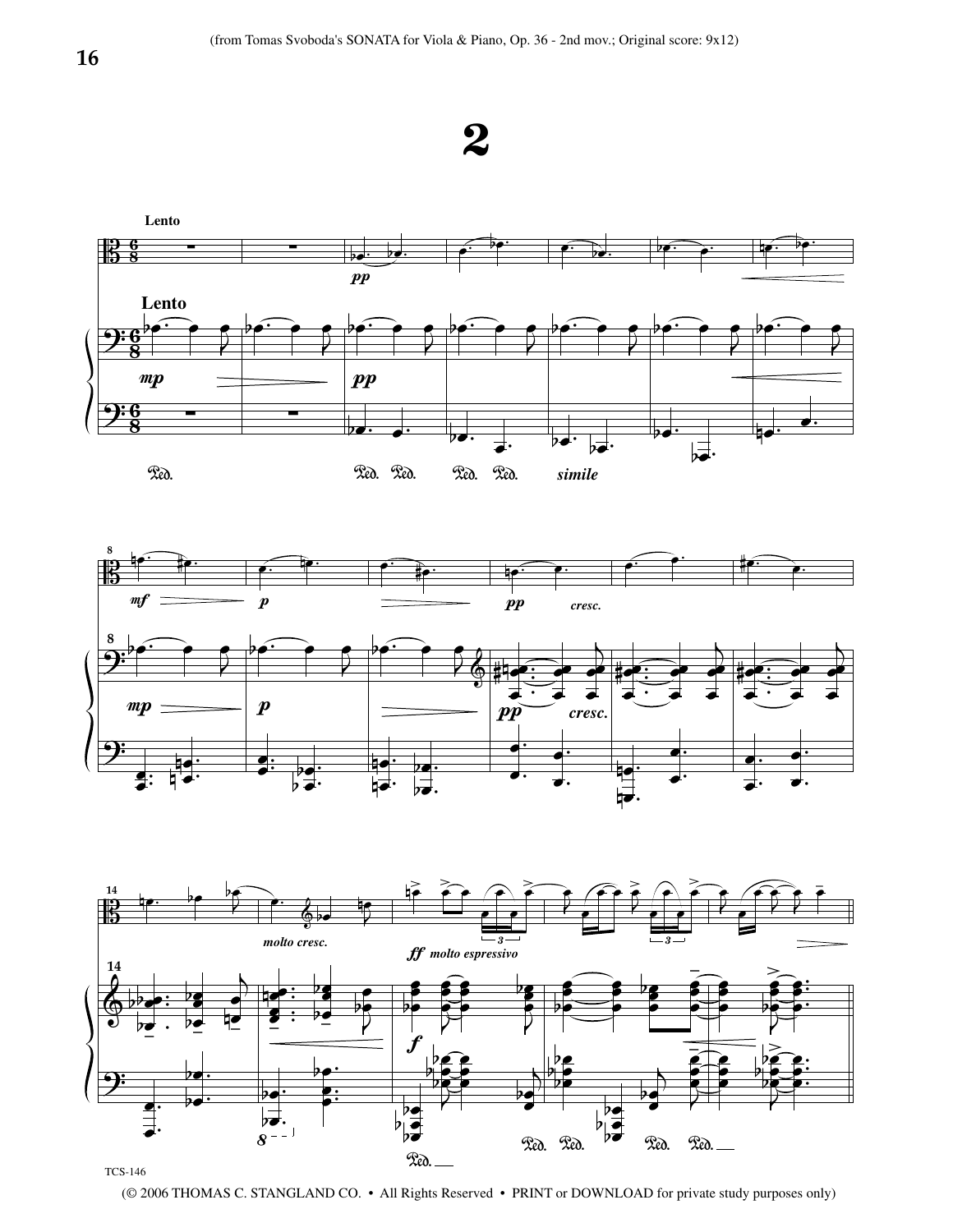

(© 2006 THOMAS C. STANGLAND CO. • All Rights Reserved • PRINT or DOWNLOAD for private study purposes only)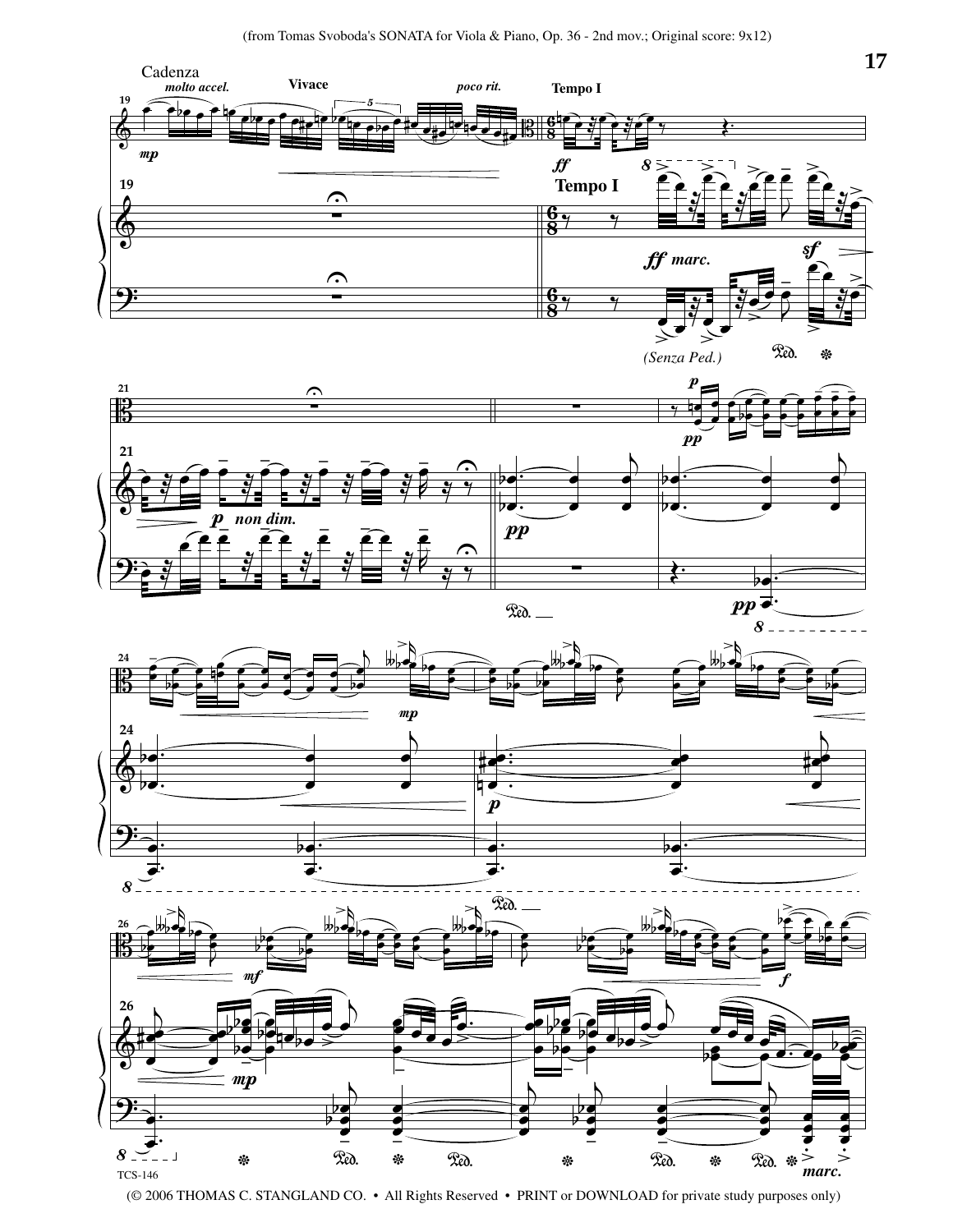



TCS-146 <br>(© 2006 THOMAS C. STANGLAND CO. • All Rights Reserved • PRINT or DOWNLOAD for private study purposes only)